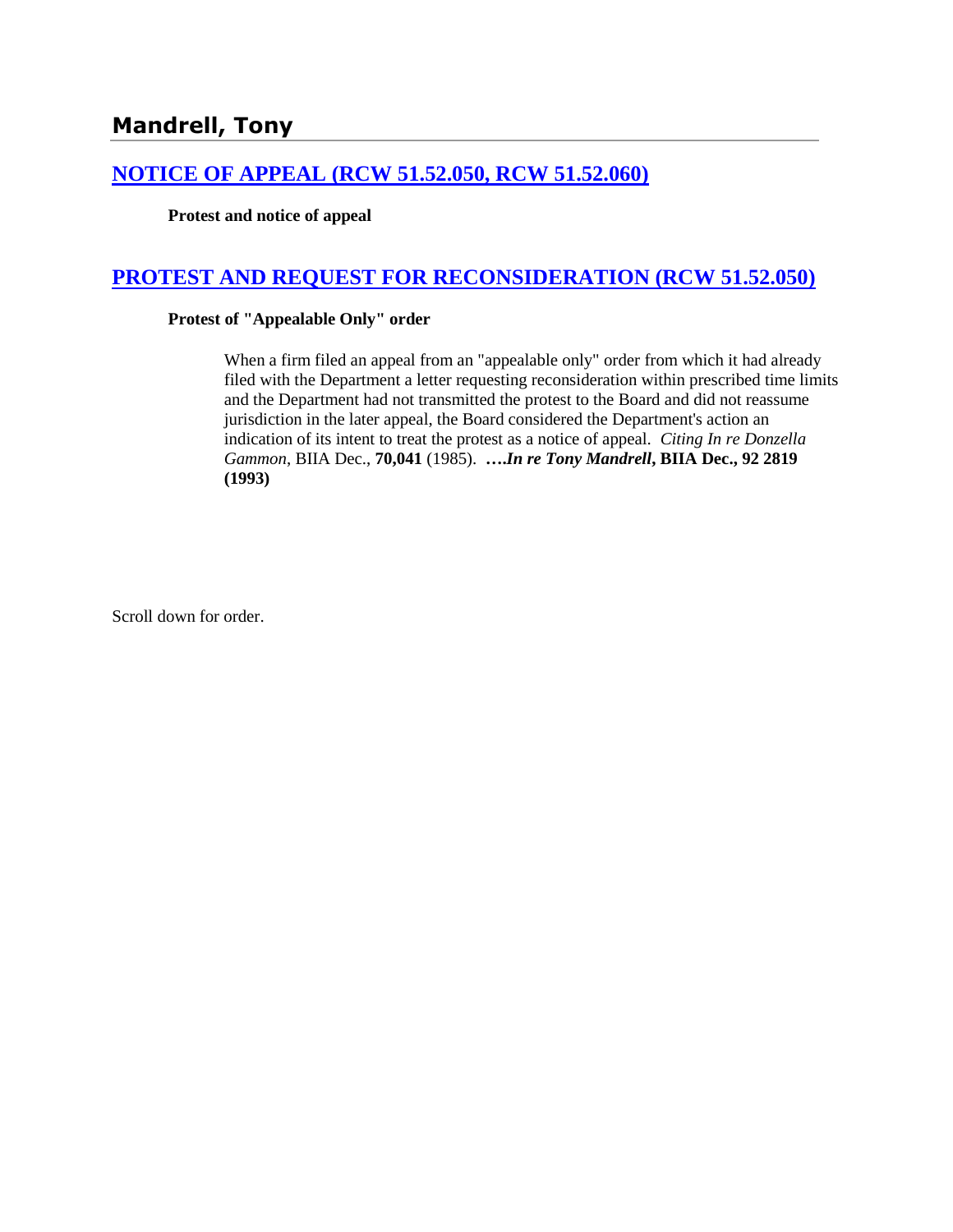### **BEFORE THE BOARD OF INDUSTRIAL INSURANCE APPEALS STATE OF WASHINGTON**

**IN RE: TONY R. MANDRELL ) DOCKET NO. 92 2819**

**ORDER VACATING PROPOSED DECISION AND ORDER AND REMANDING APPEAL TO THE HEARING PROCESS (Amends Decision** 

# **CLAIM NO. M-531314 ) dated 5/28/93)**

APPEARANCES:

Claimant, Tony R. Mandrell, by Aaby, Putnam, Albo & Causey, per Judith M. Proller, Attorney at Law, and Laurel Anderson, Paralegal (withdrawn)

**) ) ) )**

Employer, TriCo Contracting, Inc., by Steve Seeger, Director of Safety and Loss Control, and Hall & Keehn, per Thomas G. Hall and Charles E. Henshaw, Attorneys at Law

Department of Labor and Industries, by Office of the Attorney General, per Anne M. Skalley, Assistant, and Steve LaVergne, Paralegal

This is an appeal filed by the employer, TriCo Contracting, Inc., on June 5, 1992 from an order of the Department of Labor and Industries dated February 19, 1992 which affirmed a prior order dated December 30, 1991 which reopened the claim for aggravation of condition. **REMANDED TO THE** 

# **HEARING PROCESS FOR HEARING ON THE MERITS**.

# **DECISION**

Pursuant to RCW 51.52.104 and RCW 51.52.106, this matter is before the Board for review and decision on a timely Petition for Review filed by the employer to a Proposed Decision and Order issued on February 1, 1993, in which the appeal of the employer dated June 5, 1992 was dismissed and the matter was remanded to the Department of Labor and Industries with direction to take administrative action expeditiously on TriCo Contracting, Inc.'s April 16, 1992 letter and either enter a determinative order based on reconsideration of its order of February 19, 1992 or to transmit the letter to the Board so it may be acted on as an appeal.

The issue presented by this appeal, and the evidence presented through factual stipulations by the parties, are adequately set forth in the Proposed Decision and Order. However, we differ in our conclusions from those of our industrial appeals judge. For this reason, we set forth those facts upon which we base our decision.

1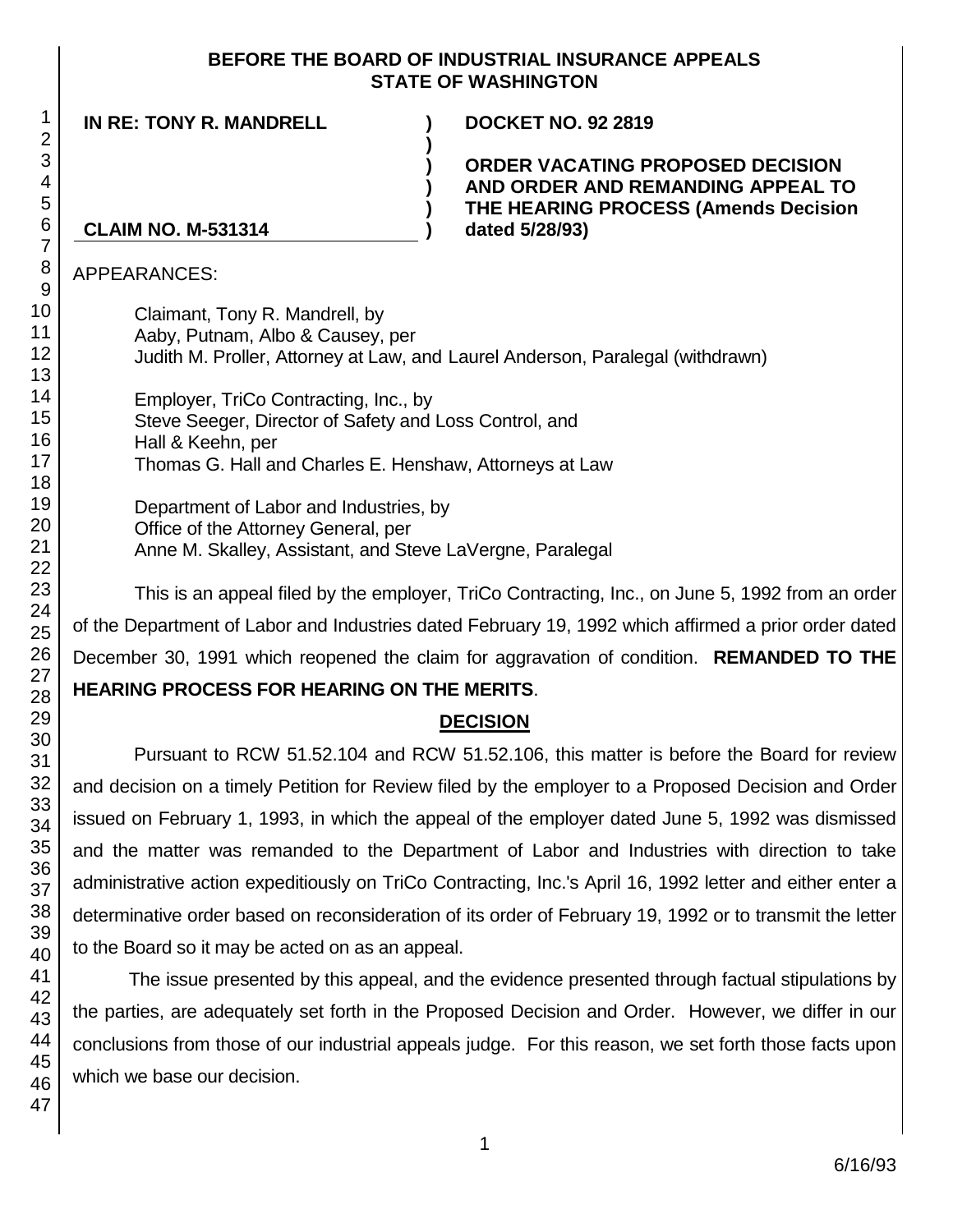This claim was filed for a low back injury sustained by Mr. Mandrell on November 19, 1990, in his employment for TriCo Contracting, Inc. The claim was allowed by the Department, and was closed on July 5, 1991, with a permanent partial disability award for low back impairment. On February 19, 1992 the Department issued an order which affirmed its December 30, 1991 order reopening this claim for aggravation of condition. The February 19 order stated it was appealable to this Board, but contained no language regarding parties' rights to protest or request reconsideration. In response to that order, the employer sent a letter to the Department on April 16, 1992, protesting all aspects of the claim. The Department received the letter on April 17, 1992. The February 19, 1992 Department order was not explicitly mentioned in that letter. However, the letter in essence referred to the February 19, 1992 order by noting that the Department had "granted with protests from TriCo the reopening of Mr. Mandrell's claim". Furthermore, other portions of the employer's letter referred to prior injuries Mr. Mandrell allegedly suffered in a 1979 auto accident and in a 1983 or 1984 fall on a boat deck, and protested that his physician stated in a March 6, 1992 letter that his aggravation was related to his "old back injury," not the November 19, 1990 industrial injury which was the basis of this claim.

On May 5, 1992 the Department sent a letter to the employer acknowledging receipt of its April 16, 1992 letter; pointing out that the claim had previously been allowed by a January 3, 1991 Department final order; stating that the Department understood that the employer was concerned about the effect of this claim on its premium rates; and stating that every effort would be made to "control future costs on this claim". The letter did not respond to the employer's objection to reopening this claim for aggravation, perhaps because the Department considered the February 19, 1992 reopening order to be appealable only to this Board, and not protestable to the Department. This letter was found in the Department file, after a review of that file pursuant to our right to do so to determine our jurisdiction. In re Mildred Holzerland, BIIA Dec., 15,729 (1965).

No further order was issued by the Department, nor was the employer's April 16, 1992 letter transmitted to the Board to treat as an appeal. On June 5, 1992 the employer filed this appeal with the Board. The appeal referenced the February 19, 1992 Department order, and was granted "subject to proof of timeliness."

The issue before us is whether we have acquired jurisdiction over the issue of whether or not this claim should be reopened for aggravation of condition. The answer to this question is dependent upon the answer to whether the employer's April 16, 1992 letter could be considered as constituting a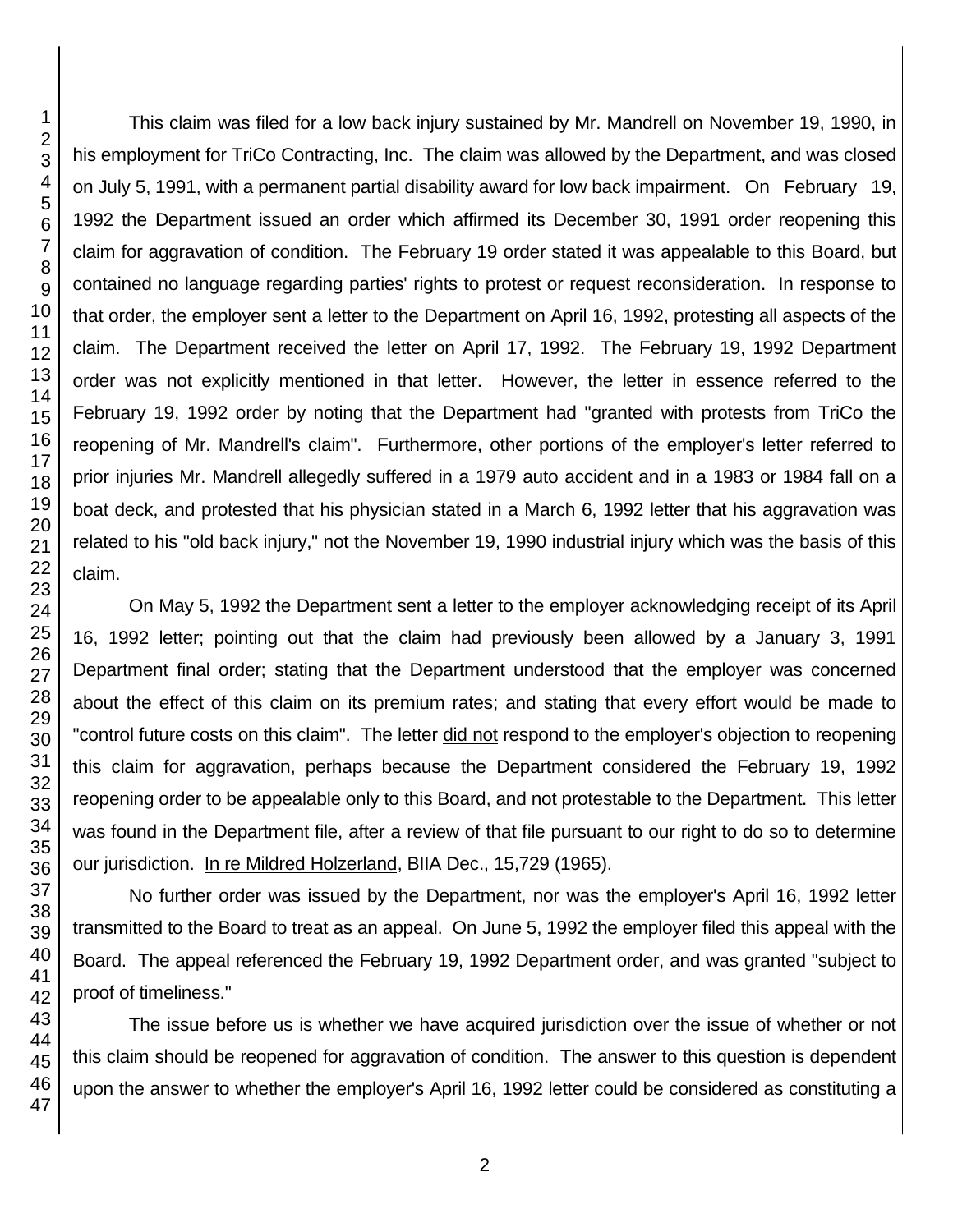timely appeal from the Department order of February 19, 1992; or, whether we are foreclosed from so considering it because it only protested a so-called "non-protestable" or "appealable only" Department order.

Our industrial appeals judge dismissed the appeal of the employer. He found the Board does not have jurisdiction because the April 16, 1992 letter should be viewed at least as a protest of the February 19, 1992 order, and the Department must act on the letter and reconsider its order, or, at its option, transmit it to the Board as an appeal.

It is true that in many cases the Board denies or dismisses appeals where a party has already timely protested or requested reconsideration of a Department order. In re Santos Alonzo, BIIA Dec., 56,833 (1981). The cornerstone of the Santos Alonzo case is the language, contractual in nature, found on most Department "final" orders, promising that if a protest or request for reconsideration is timely filed, the Department will consider the request and will issue a "further appealable order". Cf. RCW 51.52.050. In the instant case, the Department's February 19, 1992 order duly notified the parties of the right to appeal the order, but contained no protest language or the contractual promise to issue a further appealable order following a timely protest. Thus, the Department was not "bound" to reconsider its February 19, 1992 order. In re Donzella Gammon, BIIA Dec., 70,041 (1985).

What then should the Department do upon receipt of a timely document from a party expressing it is aggrieved by, and attempting to challenge, a Department order in a particular claim, where the order apparently indicates that it will not be reconsidered? First, the order can still be reconsidered. We quite often see cases where a so-called "non-protestable" order is timely protested, and the Department holds the order in abeyance and does, in fact, reconsider its determination. In this instance, the Department did not respond to the employer's April 16, 1992 challenge to the Department's reopening the claim.

Second, the Department, not having reconsidered its order, should have promptly transmitted the document to this Board for our consideration of whether it is a cognizable appeal. This process is frequently followed by the Department and accepted by this Board. As we observed in Gammon, RCW 51.52.050 and 51.52.060, when read together, permit that either a protest or an appeal may be validly filed with the Department.

Finally, RCW 51.52.060 permits the Department, within thirty days after receiving a notice of appeal, to modify, reverse or change its decision or to hold its terms in abeyance pending further consideration. Even if the Department opts not to reconsider its order in response to an appeal, it is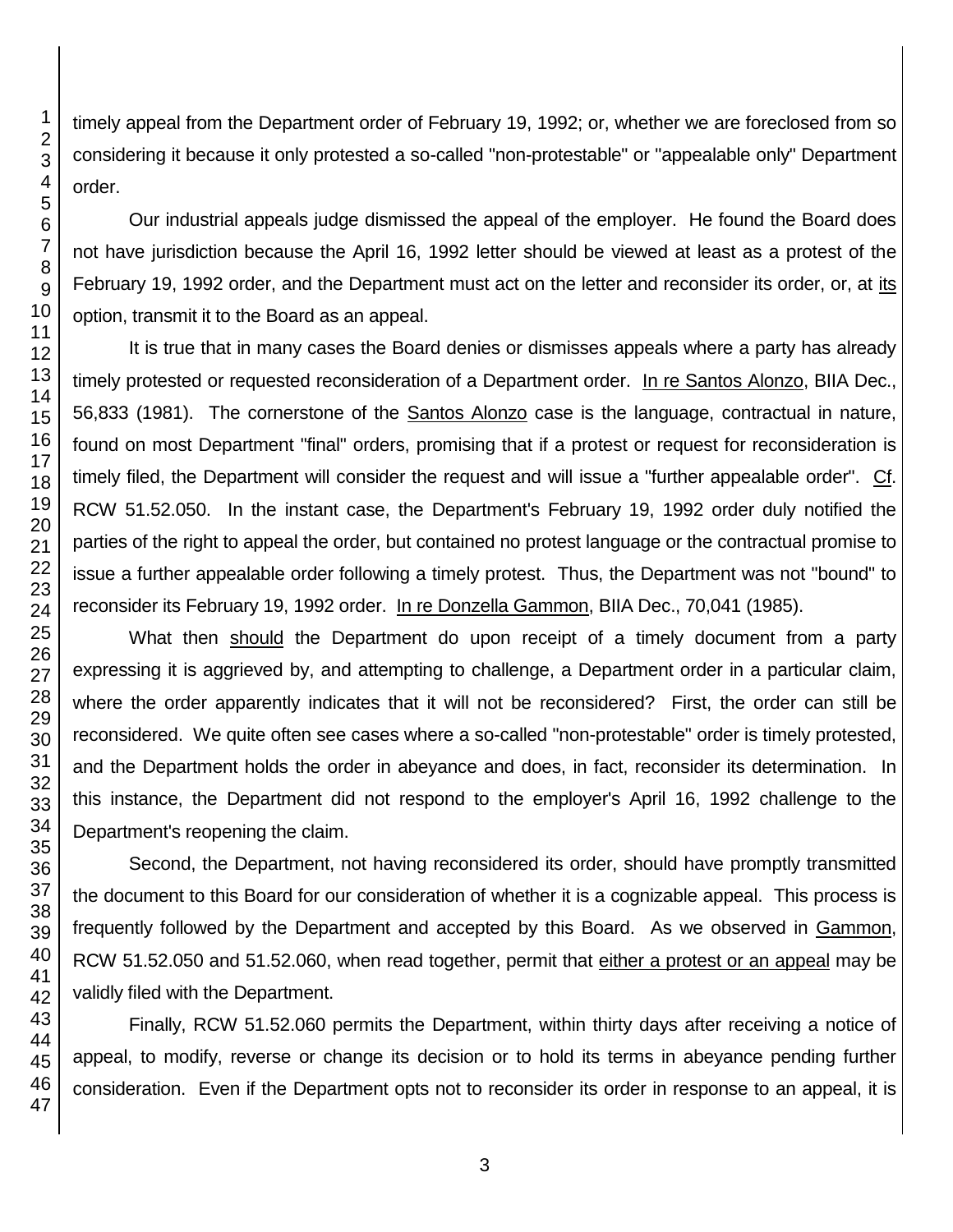provided that opportunity. The Department's decision to act in response to an appeal is generally referred to as "reassuming jurisdiction."

In situations such as this case, where the Department declines to reassume jurisdiction in response to a later appeal filed with this Board, it is, in effect, stating its intent to treat the earlier protest as an appeal. The Department's action in returning the appeal to us, without having "reassumed jurisdiction", is tantamount to forwarding the protest to us for consideration of whether it is a cognizable appeal.

We do not believe the omission of language on a Department order regarding the right to protest, and the Department's refusal to consider a protest therefrom, can, by those facts alone, completely divest an aggrieved party of its review and appeal rights.

In Gammon, we went on to hold:

However, we believe the letter of February 14, 1985 [from the claimant], did operate to toll the finality of the December 20, 1984 order. Fifty-six days elapsed between the date of the Department order and the letter's filing. The fact that the Department delayed in transmitting the matter to the Board is inconsequential to the claimant's rights herein. The letter of February 14, 1985 must properly, under the circumstances of this case, be considered a notice of appeal. Pursuant to RCW 51.52.060, the notice of appeal appears to have been timely filed and this Board must take jurisdiction over the appeal. Any other result would be untenable. We cannot believe that the legislature intended that the appeal rights of a party feeling aggrieved by a Department order, whether that party is a claimant or an employer, could be legally foreclosed by an administrative practice of "x-ing out" certain information on rights on a printed form, or by administrative delay in forwarding a document expressing dissatisfaction with a Department decision from one agency to another.

Gammon, at 4-5 (Emphasis added).

A similar position is required in the instant case. In both cases, a clear protest and request for reconsideration was filed with the Department by an aggrieved party within the sixty-day allowable period. In Gammon, the written document was forwarded to this Board after the appeal period elapsed. Here, the written document has not been formally transmitted to us by the Department. This is a distinction without a difference. The Department had the opportunity to reassume jurisdiction, pursuant to RCW 51.52.060, but elected not to. Furthermore, the employer's letter of April 16, 1992, expressing dissatisfaction with the Department's reopening order, is already in our record as Exhibit 1.